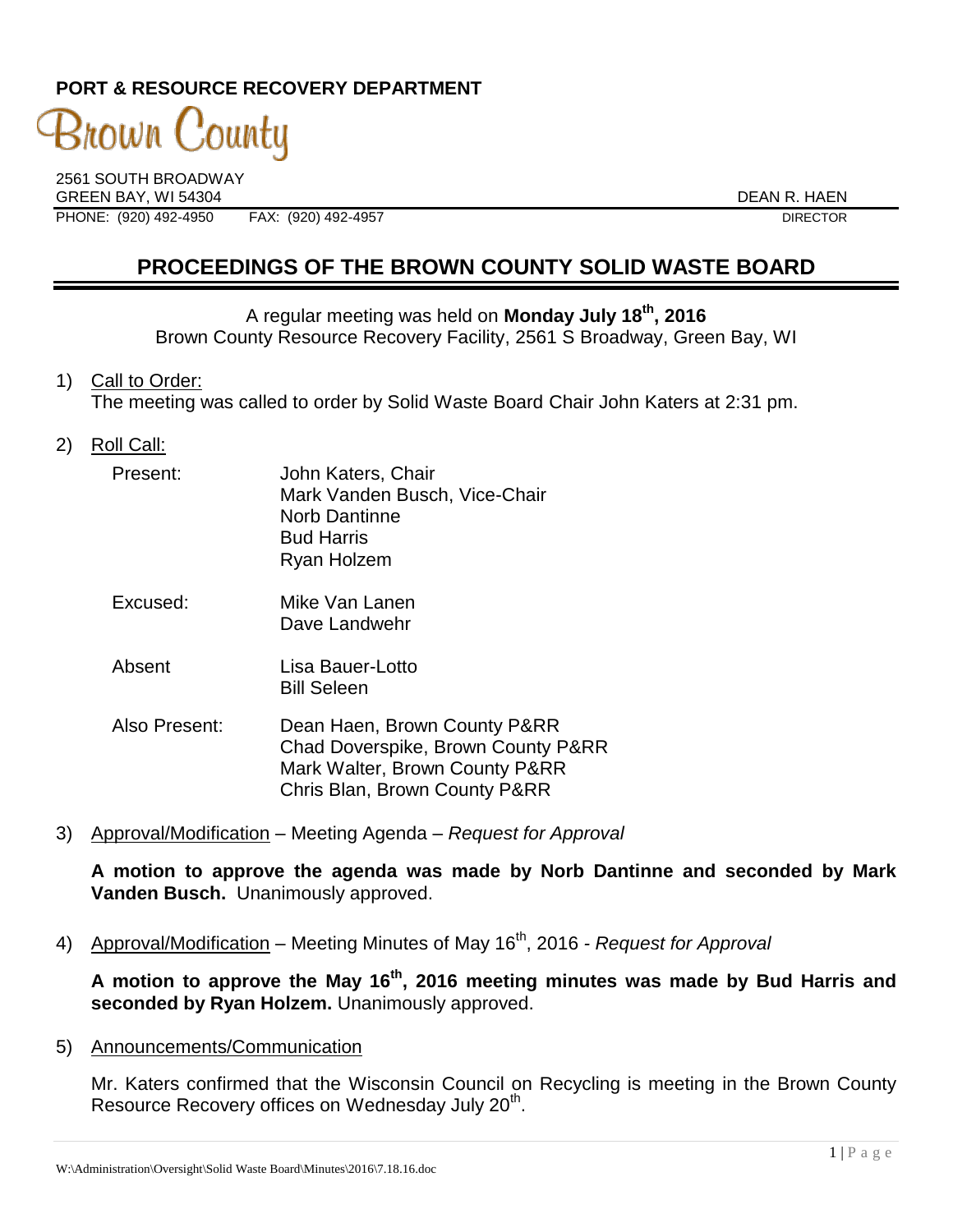#### 6) 2017 Budget – *Request for Approval*

Mr. Haen explained the budget process to the board. A letter is to be sent to all the preferred and contracted customers with information regarding the Resource Recovery budget changes so these companies and municipalities can build their budget.

Additionally, it is proposed to increase the gate rate \$1 and the minimum fee \$1. The fee to dispose of tires is proposed to increase \$0.50 per tire. For those who choose to recycle their wood waste the rate is proposed to be \$40 per ton instead of the \$47 per ton gate rate.

The asphalt road around the Waste Transfer Station needs to be repaired; as a Capital Improvement Plan it is budgeted for \$250,000.

Recycling customers have been made aware that recycling conditions have not changed much in the last year and customers are told that they should expect a \$10 per ton charge in 2017.

It is the  $8<sup>th</sup>$  year of the single stream recycling facility. Revenue proceeds of \$250,000 - \$330,000 are being spent on significant improvements.

The recycling tip floor at the Brown County Recycling Transfer Station will need to be replaced and \$106,000 has been budgeted to replace a large portion.

It is recommended that the Household Hazardous Waste facility change its name to Hazardous Materials Recovery Program to more closely reflect the operations that occur. This change is budgeted for \$2,500.

The South Landfill has been included in the Capital Improvement Plan. In 2019, \$200,000 worth of work will be done on modifications to the Feasibility Determination. In 2020 and 2021 the South Landfill will be constructed.

In regards to the table of organization, Mr. Haen would like to change the table of organization to add Lead Pay for Associates, giving the Lead person more responsibility to see daily and weekly work assignments through. It is also requested that the Intern job be changed to a Limited Term Employee which would increase pay and aid in recruitment.

It was recommended that no more money be invested in Gas-To-Energy. At some point in 2017 it will end.

**A motion to approve the 2017 Budget was made by John Katers and seconded by Mark Vanden Busch.** Unanimously approved.

#### *7)* Second Quarter 2016 Budget Status Report – *Request for Approval*

Mr. Haen stated that the Department's budget status is on track for 2016.

**A motion to approve the second quarter 2016 budget status report was made by Norb Dantinne and seconded by John Katers.** Unanimously approved.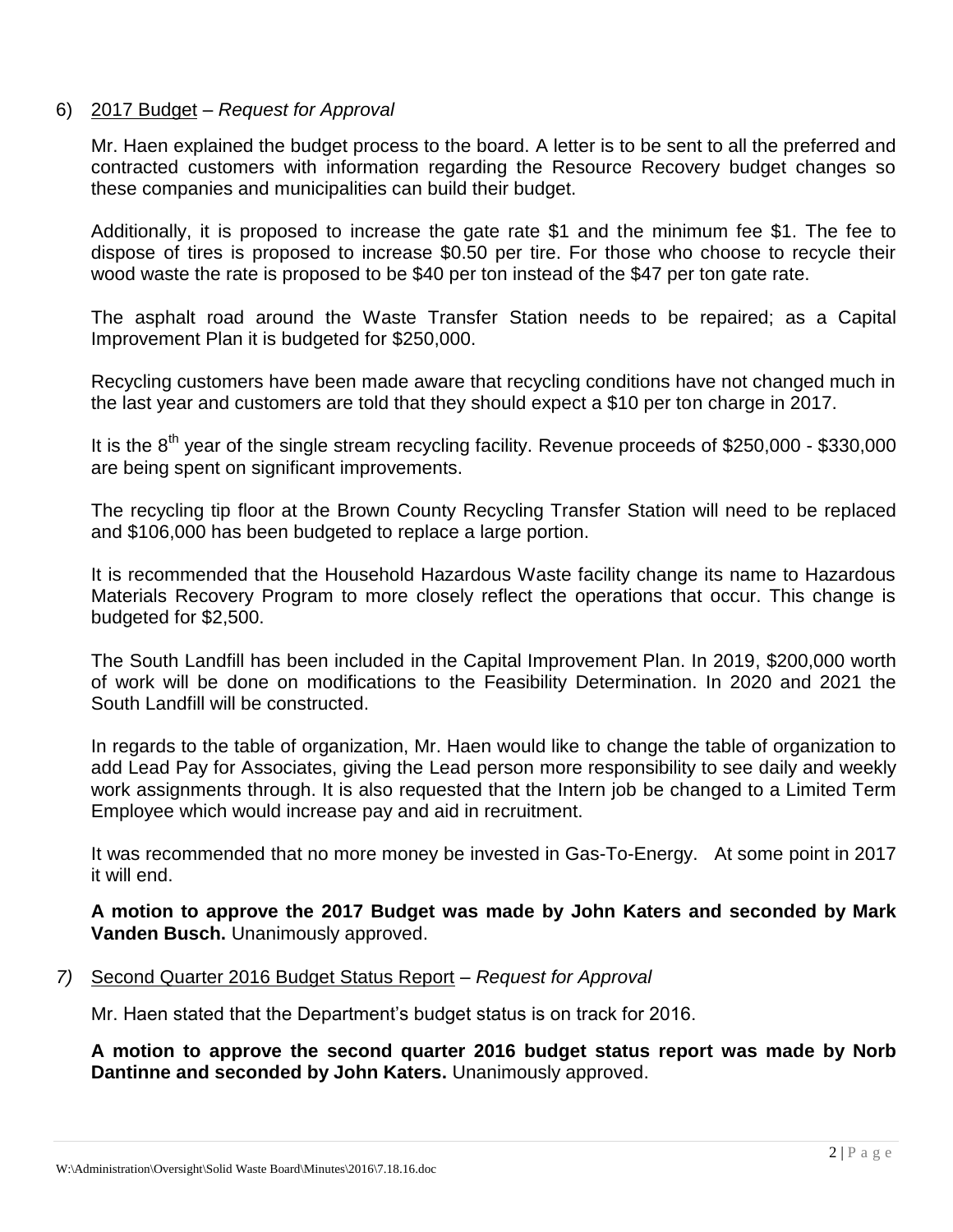#### 8) South Landfill Leachate Options Analysis – *Update*

Mr. Doverspike explained the process of getting ready for the South Landfill in the next 5 years. Items to be completed include a leachate evaluation in 2016, a feasibility plan to reevaluate the landfill in 2017, an operation RFP in 2018 – 2019 to see who will be operating and constructing the landfill, and the start of construction in 2020 – 2021.

Mr. Doverspike briefly explained the report that Foth put together on how to treat leachate at the South Landfill, Volume, quality, hauling cost, where it is going to be hauled, treatment costs, installing a pipe, etc. are all factors that need to be considered. Mr. Doverspike went on to explain each of these factors in detail.

Mr. Dantinne asked what will happen with methane gas. Mr. Doverspike explained that options include CNG or pipeline quality.

#### 9) Recycling Commodity Markets – *Update*

Mr. Walter explained that markets are starting to rise slowly and composite price is starting to rise as well. Prices are at \$77 per ton compared to December 2015 when prices were around \$62 per ton. A breakdown of the composition of material is included.

#### 10) Fox River Fiber – *Update*

Mr. Haen stated that Fox River Fiber requested that by July  $19<sup>th</sup>$  Brown and Outagamie County prove that progress is being made towards a resolution. There have been a few letters of communication. Fox River Fiber has given a two week extension while Brown County waits for a response letter from Outagamie County.

Mr. Haen heard from Outagamie County that they have begun preliminary siting on the Northwest Landfill in their county.

#### 11) Director's Report

Mr. Haen stated that the Brown County Stakeholder and BOW Stakeholder meetings in June this year were fairly well attended. The next BOW Stakeholder meeting will take place in Winnebago County.

There is an executed agreement with Landfill Reduction & Recycling to lower the C&D rates for the next five years.

The residential drop-off area at the Waste Transfer Station is under construction and will lessen the traffic in the Waste Transfer Station.

Mr. Haen explained how the event that took place at Lambeau with Advanced Disposal went.

#### 12) Such other Matters as Authorized by Law

There are no other matters as authorized by law.

#### 13) Adjourn